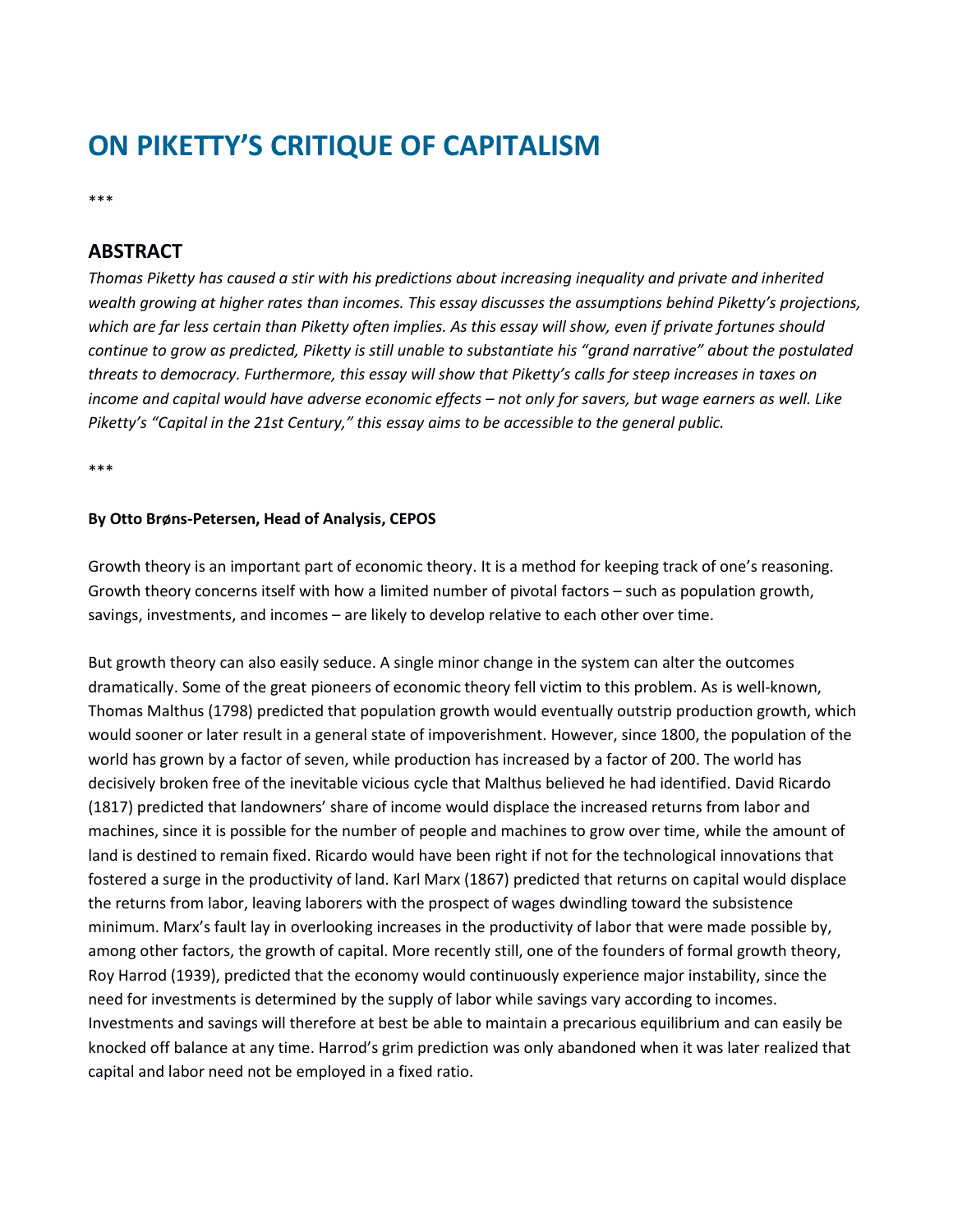Furthermore, when used as a planning tool, growth theory can lead to spectacular practical failures. India's miserable experiences with economic planning prior to the reform era were largely bound up with the injunctions of growth theory.

Piketty's (2014) much-discussed theories also hinge upon growth theory. To what extent does this methodological commitment further his argument or lead him off track?

The answer must fall in several parts.

## **Piketty's Fundamental Critique**

Piketty spells out his fundamental critique of capitalism in two growth-theoretical equations (an identity that is always true, and a so-called *steady-state* condition which is true in the long term, given a specific set of circumstances). With only a minor rearrangement of Piketty's original rendition, we can present his "Contradiction of Capitalism" very simply:

- On the one hand, the rate of return on capital depends negatively on the savings rate: As the rate of savings declines, the rate of return on capital will increase.
- But on the other hand, the wealth-income ratio (total capital as a percentage of GDP) depends positively on the savings rate. As savings increase, so does the wealth-income ratio.

However, since Piketty is in favor of keeping both the rate of return on capital *and* the wealth-income ratio as low as possible, these two diverging laws lead him to see a "contradiction" (which is really more of a dilemma): As a result of the two "laws" mentioned above, low rates of return on capital will tend to foster high rates of capital accumulation in a capitalist economy and *vice versa*. 1

How big of a problem is Piketty pointing to here?

The answer depends on the orders of magnitude involved, as well as the consequences he predicts.

First we consider the orders of magnitude.

 $\overline{\phantom{a}}$ 

### **How Much Will the Wealth-Income Ratio and Inheritances Grow?**

To Piketty, the rate of return is especially problematic when it significantly exceeds the rate of economic growth (i.e. when r>g). And according to Piketty, the gap between the rate of return on capital and economic

<sup>&</sup>lt;sup>1</sup> For those interested in the mathematics: Piketty proposes two fundamental "laws": α = rβ and β = s/g, where α is the capital share, β is the wealth-income ratio, r is the rate of return, s is the savings ratio and g is an exogenous increase in the productivity of labor.

Rearrange the two laws, and we have  $r = \alpha g/s$  and  $\beta = s/g$  (still). Thus, if s increases, the rate of return will drop and the wealth-income ratio will rise. In fact, g impacts the two factors differently too; however, Piketty's interest lies in whether the gap between r and g is increasing, and thus g poses less of a dilemma for him.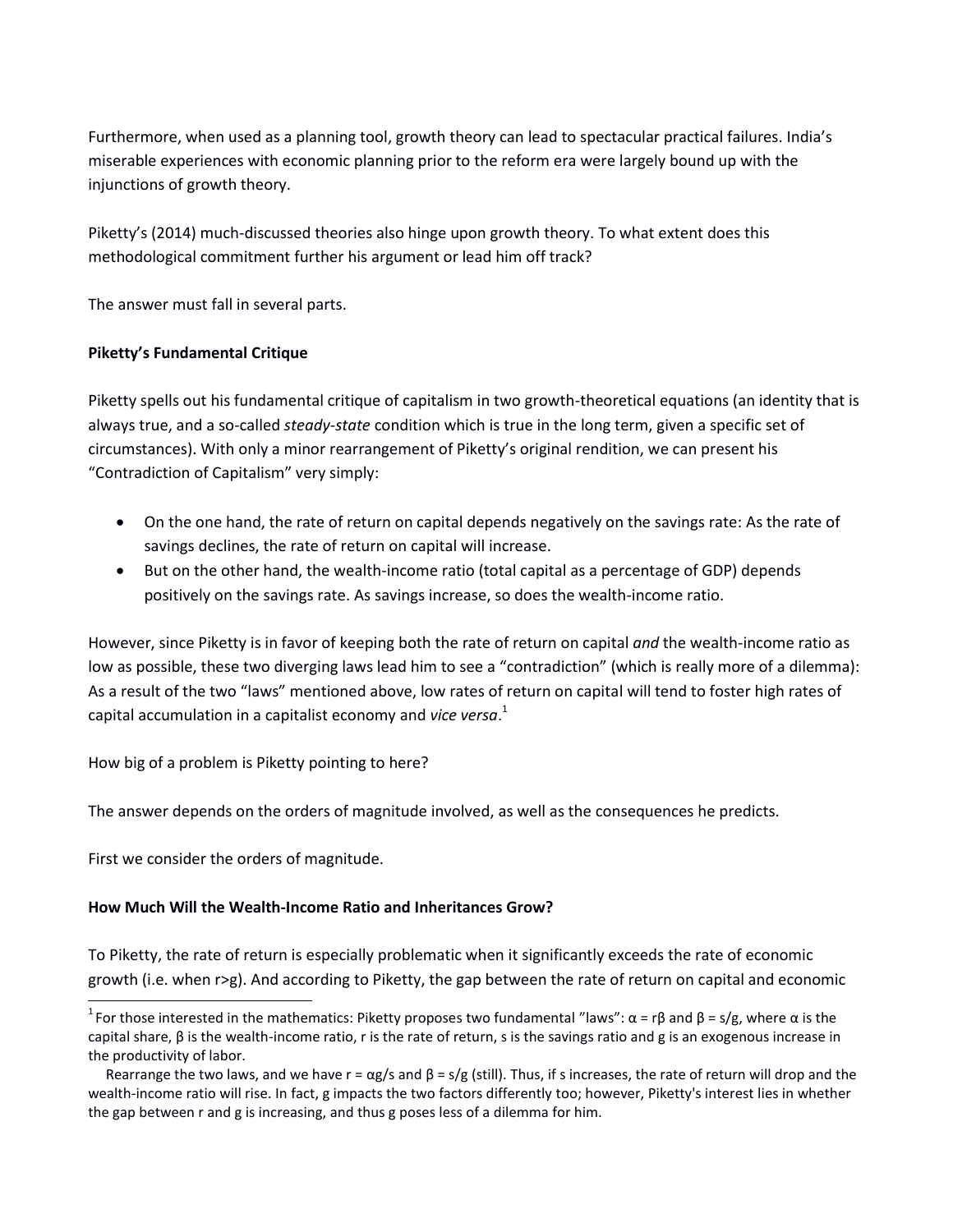growth in general is increasing – partly because the rate of return is unlikely to undergo significant decreases in the foreseeable future, and partly because the rate of economic growth is generally assumed to be diminishing. As Piketty readily acknowledges, however, both assumptions are based on conjectures – that is to say, guesswork. There are economists who agree that long-term growth is abating (e.g. Robert Gordon). Others predict a somewhat long, but ultimately only temporary slowdown (e.g. Tyler Cowen). And finally, there are others still who argue that an increase in the rate of growth is either imminent or already here (e.g. Robin Hansen, who points to the effect of Moore's Law, i.e. the continuously declining price of computing power). Who is right? Only the economic historians of the future will know the answer to that question.

Besides the uncertainties associated with predicting future growth, Piketty's assumption that the real interest rate will remain high and stable for the foreseeable future is also far from certain. Piketty's claim is that we experienced a temporary drop in the wealth-income ratio during the  $20<sup>th</sup>$  century because the World Wars and the Depression destroyed parts of the stock of capital. But such a claim would suggest that there is a considerable component of risk premium involved in determining the rate of return, as well as a considerable risk that investors will not see the full returns of their investments realized. If true, this would entail that the present rate of return reflects investors' expectations of major losses, similar to those of the 20<sup>th</sup> century. Those expectations will either prove accurate, or investors will begin to accept investment opportunities with lower risk premiums. Thus, current interest rates cannot be taken to reflect a permanent, predictable rate of return for the foreseeable future.

Piketty expects a sharp increase in the wealth-income ratio before seeing it eventually stabilize.<sup>2</sup> But to a very large degree, this prediction rests on his assumptions concerning the behavior of savers – that is, to the extent that Piketty's savers exhibit behavior at all. In his calculations, Piketty simply assumes that net saving makes up a constant share of incomes. There has been considerable criticism leveled at this assumption. Per Krusell and Tony Smith (2014)<sup>3</sup> remark that Piketty's method is not consistent with the assumption of utility-maximizing individuals, or with the empirical evidence from the United States on this point. Growth theory's standard assumption of constant gross saving rates is far more plausible. 'Gross savings' refers to savings before depreciations, while 'net savings' are savings after depreciations. When private wealth grows at a faster pace than incomes, capital depreciations tend to do the same. This connection between private wealth and capital depreciations entails that gross savings will have to grow at a faster pace than incomes if net savings are to keep up with incomes. The difference between keeping gross or net savings constant as a share of incomes is therefore particularly important when dealing with scenarios where growth is in decline. (At this point it might be remarked that one implication of Piketty's model is that all income would go into savings if economic growth were to grind to a halt.) In a model that supposes a constant rate of gross savings, decreasing economic growth will still lead to increasing wealth-income ratios, but not nearly as much as in Piketty's account.

 $\overline{a}$ 

<sup>&</sup>lt;sup>2</sup> According to Piketty's "central scenario," the wealth share of global income will increase from just under 4.5 to 5 in 2030 (the same level as in 1910) and rise further to 6.5 in 2100.

<sup>&</sup>lt;sup>3</sup>"Is Piketty's 'Second Law of Capitalism' Fundamental?" Working paper (2014). http://aida.wss.yale.edu/smith/piketty1.pdf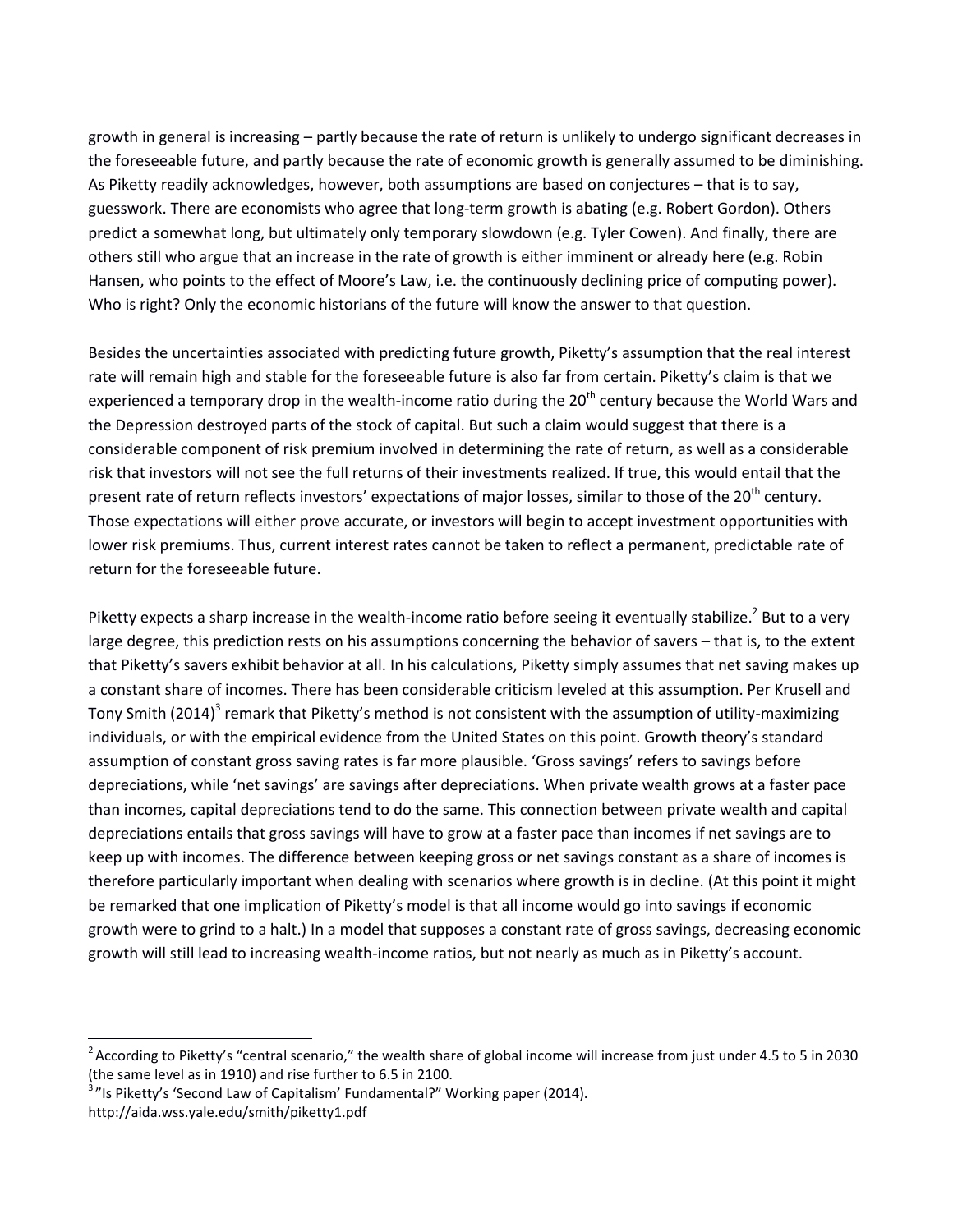All in all, it is therefore far from certain that the gap between the rate of return to capital and economic growth will widen or that we will see a dramatic rise in the wealth-income ratio. For his part, Piketty *does* sprinkle a few reservations here and there, scattered in between his otherwise categorical proclamations. For instance, he first refers to the gap between the rate of return and economic growth as a "fundamental force of divergence," only to moderate this assertion later on with the qualification that "the risk of divergence is very high." By softening his original statement in this manner, Piketty is implying, of course, that his original assertion is not a given after all (2014, p. 25).

### **Consequences of Increased Private Wealth**

Let us now examine the alleged consequences of an increasing wealth-income ratio as well as a widening gap between the rate of return and economic growth. That is to say: Even if Piketty's predictions turn out to be true, does that mean that we are faced with a problem?

Piketty has three major arguments.

For one, the development sketched by Piketty may lead to increased inequality. This prediction of a future marked by increasing inequality has drawn a lot of attention, especially in the United States where left-wing groupings had already zeroed in on inequality. An increase in inequality does not, however, seem to be of central concern to Piketty, especially not in the academic paper (2010)<sup>4</sup> that elaborates on the research behind his book. At the same time, nor is it certain that inequality will increase even if the wealth-income ratio does. Piketty is again engaged in guesswork when he claims that this is so. Piketty makes the claim that capital incomes are, in general, more unequally distributed than wages. But this is not a necessary consequence of an increase in savings, and nor with regard to incomes across the entire life cycle. <sup>5</sup> More widespread private pensions, as we have seen in Denmark, as well as a decreased reliance on pay-as-you-go redistribution schemes will entail a diminished disparity in income from capital returns. It is furthermore important to keep in mind that (in contrast to the Marxian vision of an economy characterized by subsistence wages) everyone in a modern economy does in fact have the option of saving money and thus of deriving an income from returns on capital. Saving is a personal choice.

Furthermore, as Larry Summers (2014)<sup>6</sup> has pointed out, it is not plausible that capital incomes will grow at a faster pace than wages. In fact, in his own paper, Piketty makes use of a model that keeps the ratio of capital returns and wages constant, no matter the size of the stock of capital. In technical terms, Piketty relies on a socalled Cobb-Douglas function; an economic production function which has proven remarkably reliable at

<sup>6</sup> "The Inequality Puzzle," Democracy no. 33, Summer 2014.

 4 "On the Long-Run Evolution of Inheritance: France 1820-2050," Working paper, 2010.

http://piketty.pse.ens.fr/files/Piketty2010WP.pdf

 $5$  It is natural for capital income to be less evenly distributed over lifetimes than wages. It takes time to save money, so capital income will, all else being equal, peak around the age of retirement. Even given a population where everyone were identical and earned and saved the exact same amount of money throughout their lives, capital incomes would be unequal at any given time simply because people had different ages.

http://www.democracyjournal.org/33/the-inequality-puzzle.php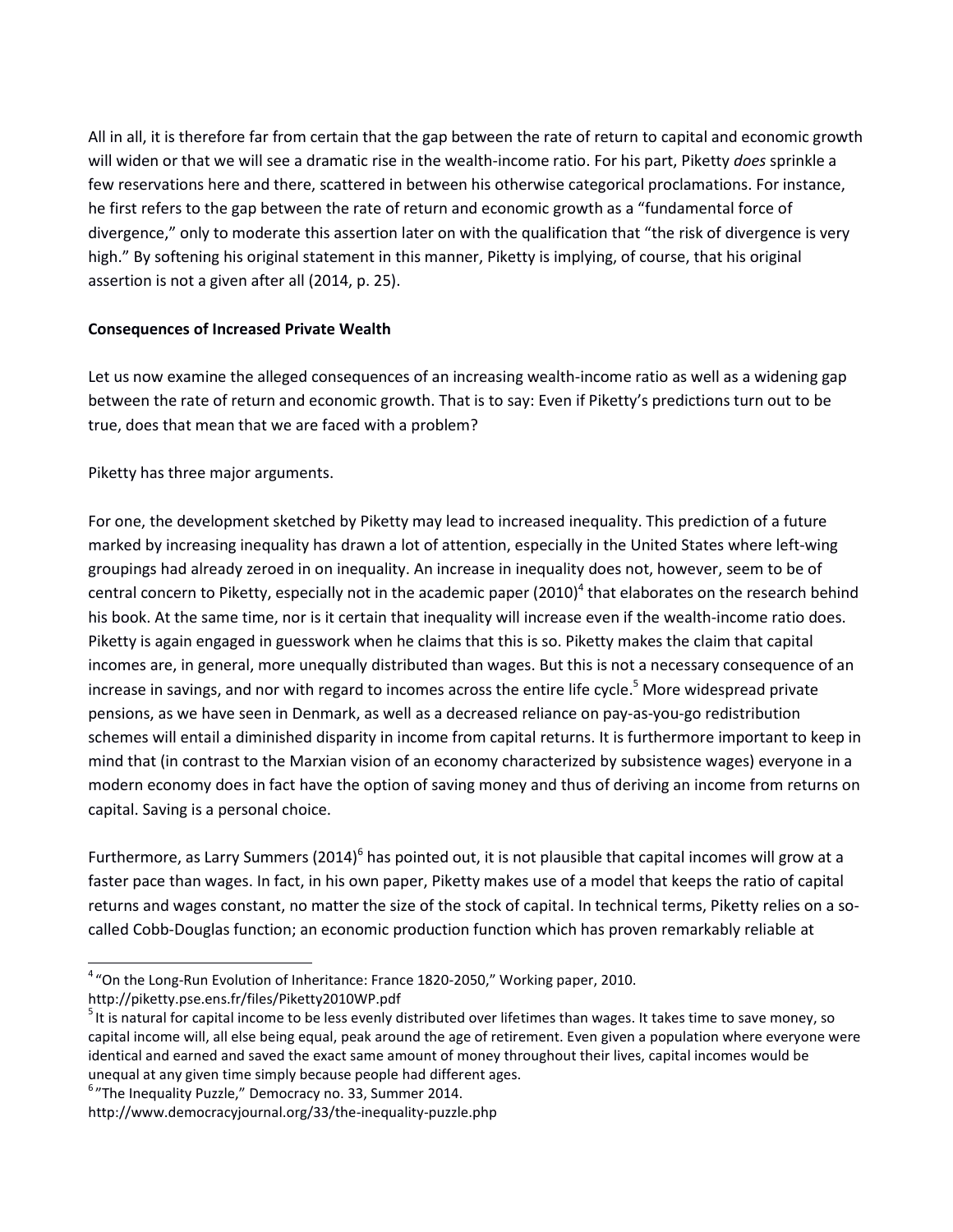describing real-life economies over long stretches of time. In a Cobb-Douglas world, a larger stock of capital will increase capital and wage incomes equally. And since wages make up the bulk of the two, the lion's share of those increases will be dispensed to labor. (In Denmark, about two-thirds of these increases went to labor.) Piketty's counterargument is that labor's share of income has been declining for a number of decades (as has been the case in the United States among other countries). However, one would do well to remember that the figures substantiating this claim were extracted prior to depreciations being taken into account. In the real world, what is left for the owners of capital to collect is the gross return minus depreciations.

Even if inequality did somehow increase, it is still not obvious that this would be a problem. Contrary to widespread perception, an increase in inequality is not a matter of the rich getting richer and the poor getting poorer. In the case of increased capital incomes, everyone simply grows richer. Piketty acknowledges this (2014, p. 167):

> "In one respect, this is good news: capital is potentially useful to everyone, and provided that things are properly organized, everyone can benefit from it."

But then:

 $\overline{\phantom{a}}$ 

"In another respect, however, what this means is that the owners of capital – for a given distribution of wealth – potentially control a larger share of total economic resources. In any event, the economic, social, and political repercussions of such a change [i.e. an increased wealth-income ratio] are considerable."

Now we approach the gist of Piketty's main undertaking.

Piketty is thus predicting that an increasing share of incomes will come from inheritances. He sees this as a major problem because, according to his own reckoning, inheritances are not "deserved" in the same way as earnings from labor and entrepreneurial activities are. But again, it is far from certain that incomes from inheritances will increase: Such an increase will only take place if people choose to leave more money for their heirs. In Piketty's work, this is (mostly) what happens. He arrives at this conclusion as a result of his assumption that people will, as a rule, bequeath a pre-defined share of their fortunes to their heirs. However, this assumption is not a particularly plausible one in a scenario where incomes are growing at a slower rate than fortunes.<sup>7</sup> And, as mentioned before, the option of saving money in order to leave an inheritance is equally available to everyone – it is not the privilege of any particular class. Furthermore, nor is it certain – as Piketty otherwise suggests – that it will be any particular group of families who will see their fortunes continuing to expand: Modern capitalism is a process of creative destruction where individual fortunes are made and lost. As the history of the 20<sup>th</sup> century demonstrates, politics is a risky business in the long term, with rare but tremendous losses from political revolutions and war. Heirs also have a tendency to multiply as generations

 $^7$  On the contrary, it must be assumed that capital owners' choice between consumption during their own lifetime and passing on wealth to their heirs depends on their total income, not on how their income is distributed between wages and inheritances already received.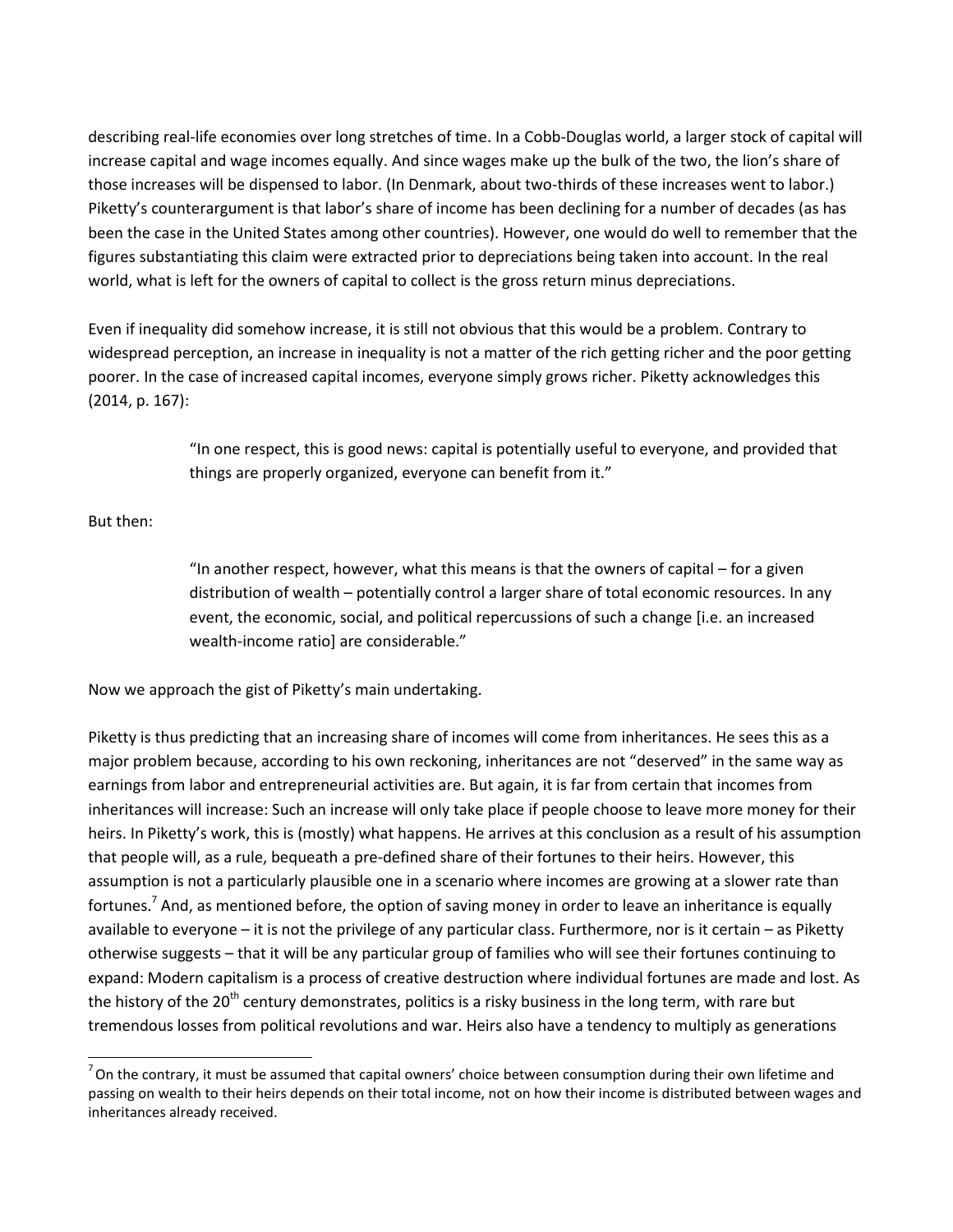pass, thus diminishing the share of the estate that will accrue to each heir. And finally, it has become an established convention among the owners of very large estates to donate sizeable shares of their fortunes to charitable foundations and organizations, which diminishes the wealth of even their immediate heirs.

Yet another important precondition for Piketty's prediction that we will see a future increase in inherited wealth is his assumption that economic growth will peter out. To understand how economic growth ties into the equation, imagine an extreme scenario in which all future production grinds to a halt: In such a scenario, we would then be forced to live entirely off the savings of past generations. Now consider the opposite scenario: A future in which an extreme upsurge in economic growth has made old fortunes seem like mere pittances. In such a scenario, no one would care about the savings of past generations when compared to modern products. Thus, economic growth clearly has a part to play in determining the importance of inheritances and the formation of fortunes. But as we have seen, it is far from certain that growth rates are losing steam or even that they will remain lackluster for the foreseeable future. Piketty simply assumes that economic growth will recede: If that does not turn out to be the case, inheritances and private fortunes will not develop as Piketty predicts.

Fundamentally, there is reason to question Piketty's poorly supported normative theory that inheritances are somehow "undeserved." We might consider heirs to be lucky, but what should be kept in mind is that their inheritance was earned by the person who worked to create it in the first place. Why should it be considered less honorable to set one's earnings aside for the benefit of one's descendants than to spend them on oneself? In any case, the consequences of limiting the right to pass on wealth would be the same as the consequences of limiting the right to spend income, which, according to Piketty, is to be regarded as "deserved": In either case there would be a decrease in productive and entrepreneurial activity. Taxation stifles economic activity regardless of the motive for earning entrepreneurial income and regardless of whether the collection of taxes is delayed until the next generation. This means less prosperity for entrepreneurs as well as for everyone else. Furthermore, if receiving support from an earlier generation is to be considered "undeserved" (and therefore unfair) we might as well question the considerable inheritance of human capital that most people receive from their parents during their upbringing. Why should one form of inheritance be deserved and the other not?

A wealth tax – which, of course, is Piketty's main policy recommendation – would not distinguish between "deserved" and "undeserved" wealth. And the entire line of reasoning fizzles out at the end of his discussion when Piketty dismisses:

> "[the] futile debate about the moral hierarchy of wealth. Every fortune is partially justified yet potentially excessive" (2014, p. 444)

### **"The Threat to Democracy" – Piketty's Grand Narrative**

Third, and perhaps most important to him, Piketty is alarmed by the growth in the wealth-income ratio that he expects will take place on the basis of his calculations. Hence, it is no coincidence that his book is titled *Capital in the 21st Century*: Fundamentally, Piketty shares Karl Marx's understanding of politics under capitalism as a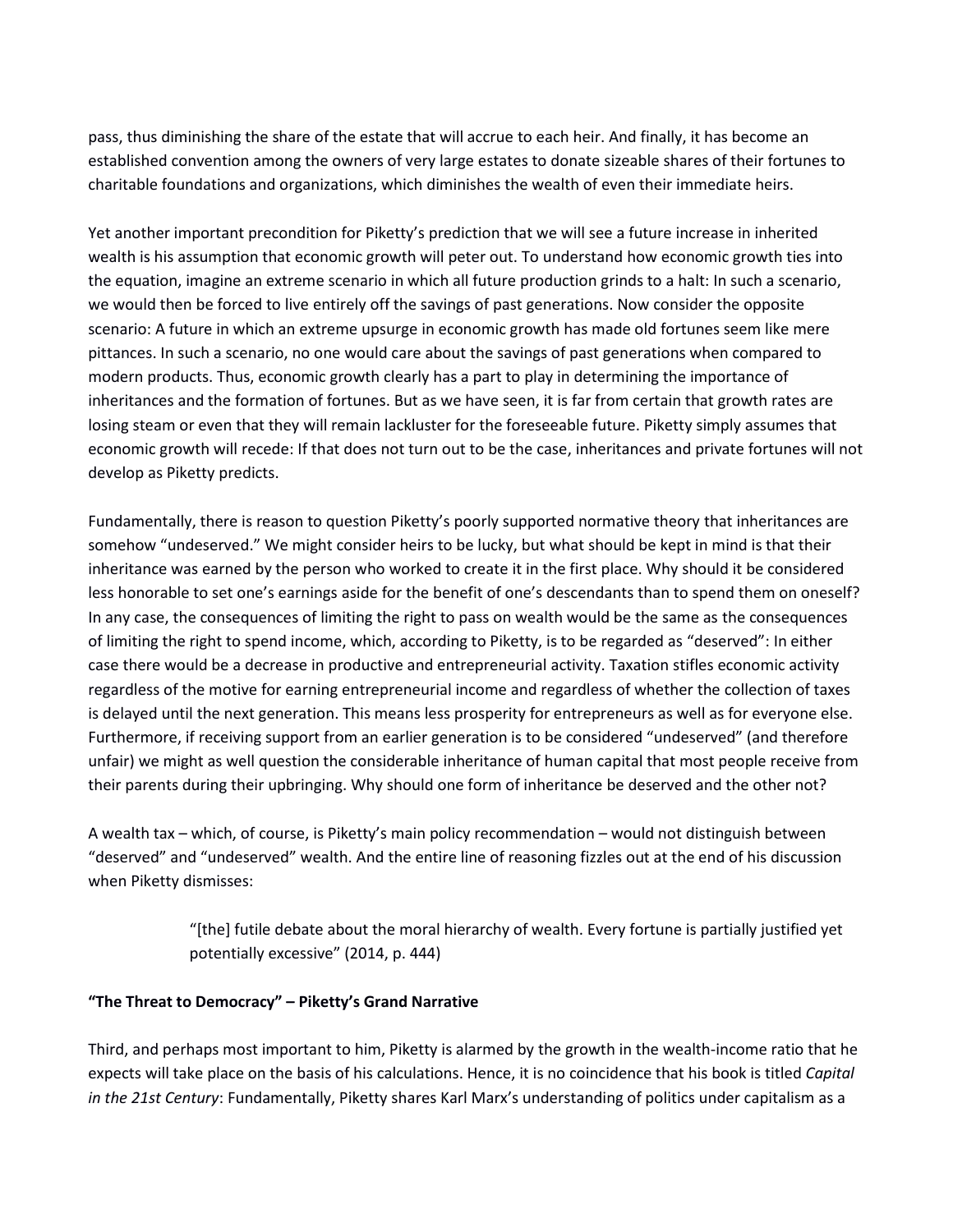class struggle between workers and capitalists.<sup>8</sup> Picking up where Marx left off, the "grand narrative" in Piketty's work is as follows: Democracy blossomed in the 20<sup>th</sup> century due to the relative displacement of capital, as aided by wars, depressions, and high economic growth. Therefore, according to Piketty, a future hike in the wealth-income ratio will force democratic institutions back on the defensive. Piketty presents these assertions with a certitude that belies his lack of supporting evidence. For instance, he writes:

"The rentier, enemy of democracy" (p. 422)

"Under such conditions, it is almost inevitable that inherited wealth will dominate … and the concentration of capital will attain extremely high levels – levels potentially incompatible with the meritocratic values and social justice fundamental to modern democratic societies" (p. 26)

"[C]apitalism automatically generates arbitrary and unsustainable inequalities that radically undermine the meritocratic values on which democratic societies are based" (p. 2)

Remarkably, the negative consequences postulated by Piketty here are mostly illustrated by references to 19<sup>th</sup> century literary authors, such as Austen, Balzac, and Tolstoy.

Despite the fact that "capital's" share of incomes is unlikely to increase, even if the wealth-income ratio were to do so, it seems that the size of the wealth-income ratio is by itself enough to worry Piketty. Hence, in Piketty's view, the wealth-income ratio practically becomes a measure of how poorly democracy will fare.

I see a number of problems with this "grand narrative."

It is worth repeating that, rather than stifling it, the stock of capital complements labor. More capital makes labor more productive, which in turn increases the demand for it. Hence, the idea of seeing labor as being displaced by capital is misguided. Perhaps the most significant historical example of a sudden and dramatic spike in the wealth-income ratio was the advent of the Black Death in Europe that took place in the middle of the 14<sup>th</sup> century. Here the supply of labor declined precipitously, in absolute terms as well as relative to the stock of capital. In other words, the wealth-income ratio rose dramatically. Yet many economic historians (such as Acemoglu & Robinson 2012)<sup>9</sup> identify this shock as a pivotal contribution to the development of the individual and political rights that we consider fundamental in the West today. Competition for labor intensified, and landlords, cities, and states were forced to offer more appealing terms in their attempts to attract laborers. This increase in the wealth-income ratio did not aid the "capitalists" in intensifying their "exploitation" – quite the opposite, in fact.

Yet another problem with this narrative is its implicit assumption that "capitalists" share a common interest, and that the concept of class is a relevant category in this context. It is hard to discern how this should be the

 $\overline{a}$ 

 $8$  "The question of what share of output should go to wages and what share to profits – in other words how should the income from production be divided between labor and capital – has always been at the heart of distributional conflict." (2014, p. 39)

<sup>&</sup>lt;sup>9</sup> Acemoglu, D. & Robinson, J.: "Why Nations Fail" (2012)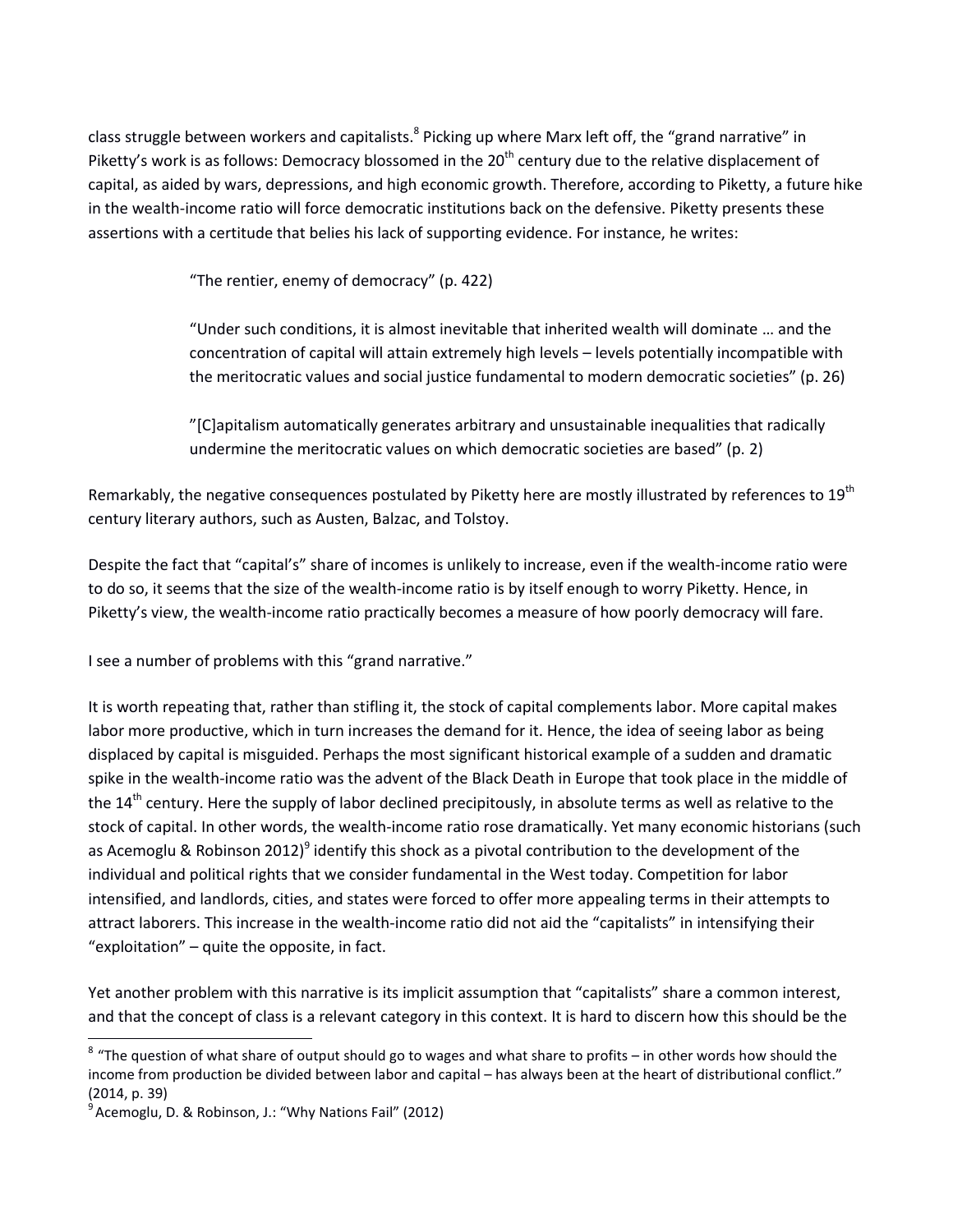case: The owners of farmland might have an interest in agricultural subsidies, while owners of manufacturing companies have the opposite interest. Some types of businesses might have an interest in open international trade, while others would be in favor of protectionism. Businesses compete against each other in several respects. Thus they have differing political interests by virtue of that competition. Frequently, businesses can even share a common interest with their employees. Pharmacies and their employees may have a common interest in preserving the monopoly laws that some countries uphold on the sales of pharmaceuticals insofar as they share the rents of that monopoly. In such a case, employers and employees would thus have a common political interest that ran contrary to everyone else. And so on and so forth.

In any case, the distinction between capitalists and workers is purely functional. Marx was able to argue that the workers constituted a proletariat without capital, and *vice versa* for the capitalists, since he expected workers' wages to be pushed towards a subsistence minimum. Since Piketty cannot claim that modern workers are (or will be) entirely deprived of capital, it is harder for him to uphold the distinction between capitalists and workers. He thus finds himself having to resort to considerable sleights of hand in order to account for a series of circumstances, including, for instance, the fact that the much-discussed richest "1 percent" in the United States is largely composed of highly paid executives (whom Piketty portrays as having practically cheated their way to a share of the capitalists' earnings).

Overall, it is quite remarkable that Piketty, in spite of accepting parts of modern economic theory, apparently has not considered the Public Choice theory of how political decisions are made. In questions of political economy, Piketty references the old school in lieu of the contemporary economic theory. Consequently, his ideas about what the political process can achieve are not always beyond the naïve. For example, if Western countries are indeed becoming "oligarchies" (as Piketty claims is the case with the United States [p. 514]), would it not be rather risky to empower the government as much as he suggests?

In contrast to his extensive collection of data on historical wealth levels, Piketty makes no effort to empirically substantiate his claims about the threat to democracy. Of course, measuring the degree of democracy within a given country is no simple task, but we do have one often-cited rating of world governments from 1972 to today (Freedom House 2014).<sup>10</sup> As Figure 1 shows, there has been an upward trend in democratic rights in the period from 1972-2013 (note that 1 indicates the highest possible score for democratic rights and 7 the worst). Figure 1 thus details a development in favor of increased democracy during a period which, according to Piketty, has also seen a general upward trend in the wealth-income ratio in the (albeit few) countries included in his analysis.

 $\overline{\phantom{a}}$ 

<sup>&</sup>lt;sup>10</sup> http://www.freedomhouse.org/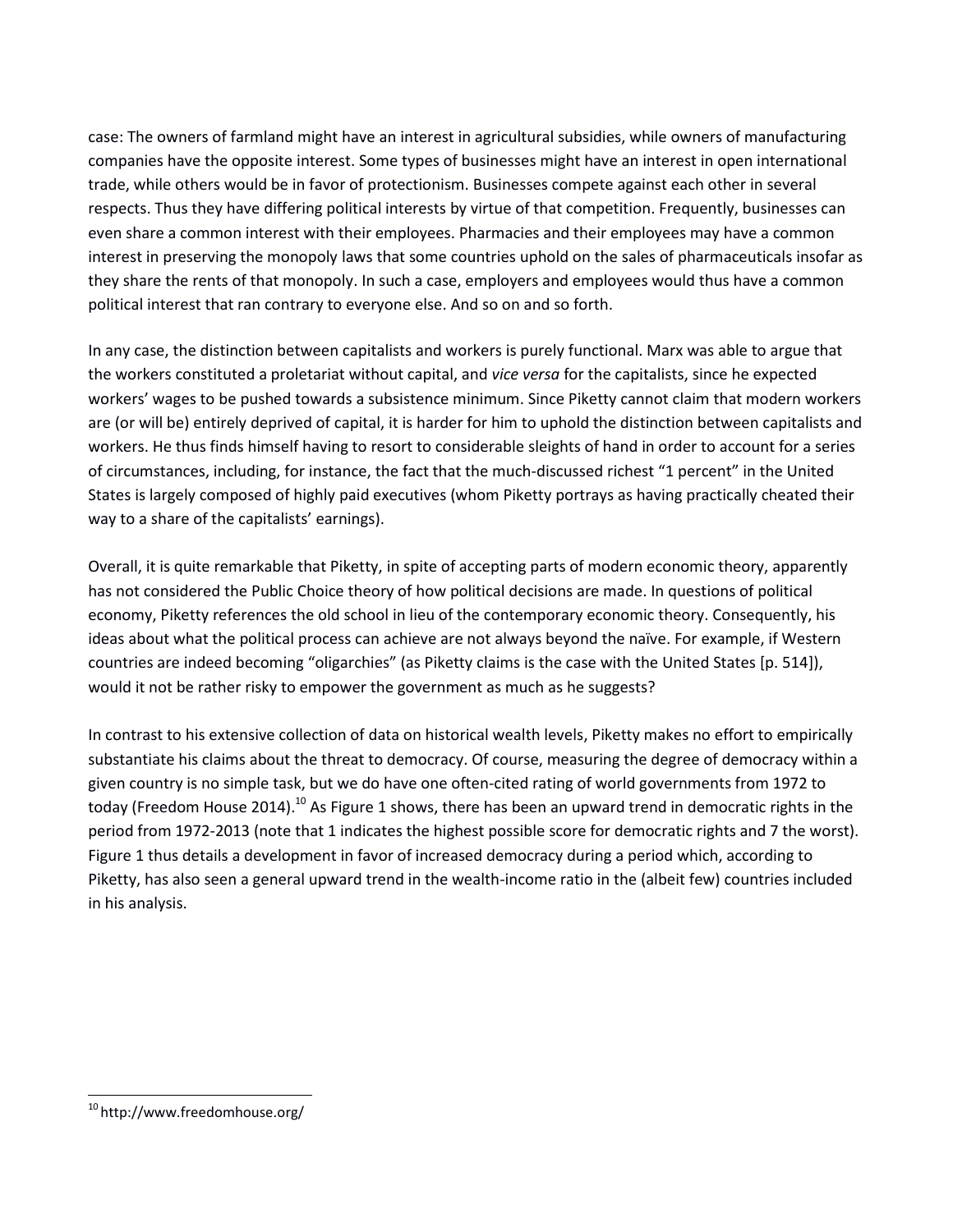

Kilde: Freedom House

Nor does comparing private fortunes and democracy ratings across countries furnish us with any obvious pattern. As mentioned above, we do not have data on wealth-income ratios for a great many countries. Nevertheless, there are estimations of the values of total fixed capital inputs relative to GDP, which are presumably correlated with the wealth-income ratios of those countries. Figure 2 plots fixed capital inputs as a percentage of GDP against the country's democracy score. The figure reveals that there is no apparent connection between the two.



Kilde: Freedom House & Penn World Table 8.0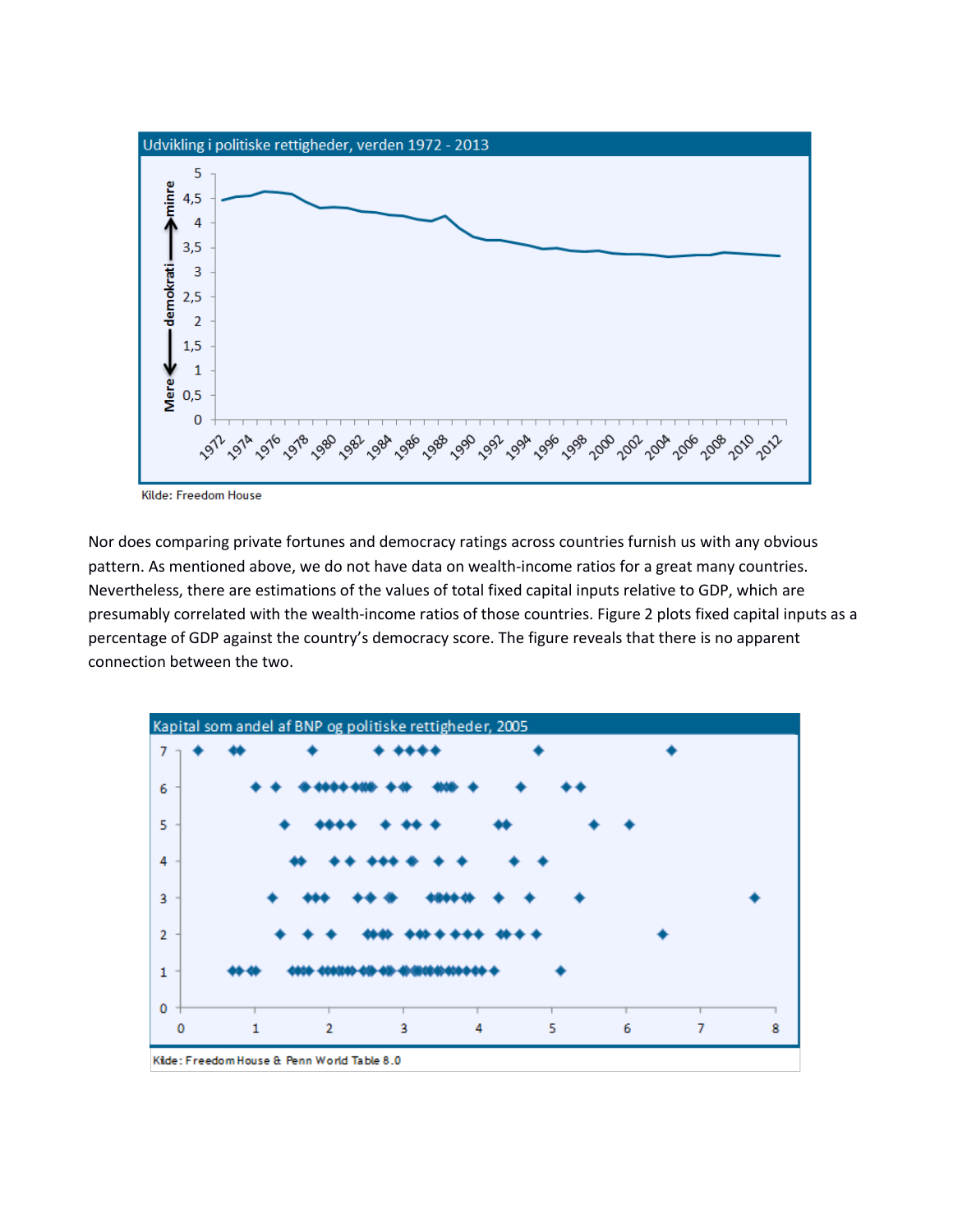All things considered, it is a pity that Piketty does not do more to substantiate his "grand narrative" about the threat to democracy. Perhaps it is because the book was intended for an audience of French intellectuals who were hostile to capitalism from the outset that Piketty did not feel the need to go further in convincing the reader of the negative political consequences of capitalism.

#### **Socialism's Second Line of Retreat**

 $\overline{\phantom{a}}$ 

While Piketty is strongly inspired by Marx, his work is clearly superior in a number of ways, and indeed he does not shy away from leveling criticisms at Marx. (But of course, Piketty benefits from having access to 150 years of economic theorization and experience that were unavailable to Marx.) In particular, Piketty criticizes Marx for failing to recognize the complexity involved in organizing a socialist planned economy.

This critique arguably places Piketty on socialism's second line of retreat from Marx. The first retreat from Marx came in the form of the market socialism of the 1930s, led by the Polish economist Oskar Lange. The market socialists of the 1930s realized that a planned economy would face calculation problems and proposed to solve them by way of competing state-owned businesses and market prices for consumer goods. Piketty, who refers to himself as "belong[ing] to a generation that came of age listening to news of the collapse of the Communist dictatorships" (p. 31), knows very well that state ownership tends to foster considerable incentive problems. Hence, he allows the capitalists to maintain control of the stock of capital – at least for a time. In this respect, Piketty's proposals do not abolish capitalism. Instead he calls for a high, progressive tax on wealth (as well as a high, progressive income tax of up to 80 percent). The purpose of these policies is to expropriate all increases in fortunes beyond their current level relative to incomes.<sup>11</sup> You might say that Piketty's state would allow the capitalists to borrow and play around with the stock of capital, since such concessions are necessary for economic prosperity. But in a Piketty world, the state would then re-confiscate the stock of capital before the capitalists could pose a political threat.

Yet even after this partial retreat, socialism still comes at a significant cost. Under socialism there would be a reduction in the pace of capital formation, which would lead to lowered economic prosperity in turn. In relative terms, everyone would be equally affected (given an elasticity of substitution close to one). But in absolute terms, the wage earners would have to bear the greater part of the losses (since labor's share of income is the largest). Furthermore, the rate of return on capital would increase in order to compensate for the increase in taxation, just as higher risk premiums would have to be expected, of course, as investors adapt to the risk of even more confiscatory tax schemes.

At this point it is important to recall the main finding of the theory of optimal taxation, namely that capital returns should not be taxed at all (not even in scenarios where politicians are concerned with redistributing

<sup>&</sup>lt;sup>11</sup> He calls for a 0.1 percent wealth tax on fortunes up to €300,000, a 0.5 percent tax on fortunes up to €1 million; 2 percent up to €5 million, and an unspecified hike for fortunes above that. It should be remembered that this taxation would apply to one's entire wealth and thus soak up a major share of the return. For instance, if we assume a 4 percent rate of return and 2 percent inflation, the real rate of return is 2 percent. In such a case, a 2 percent tax would lay claim to the entire return on capital.